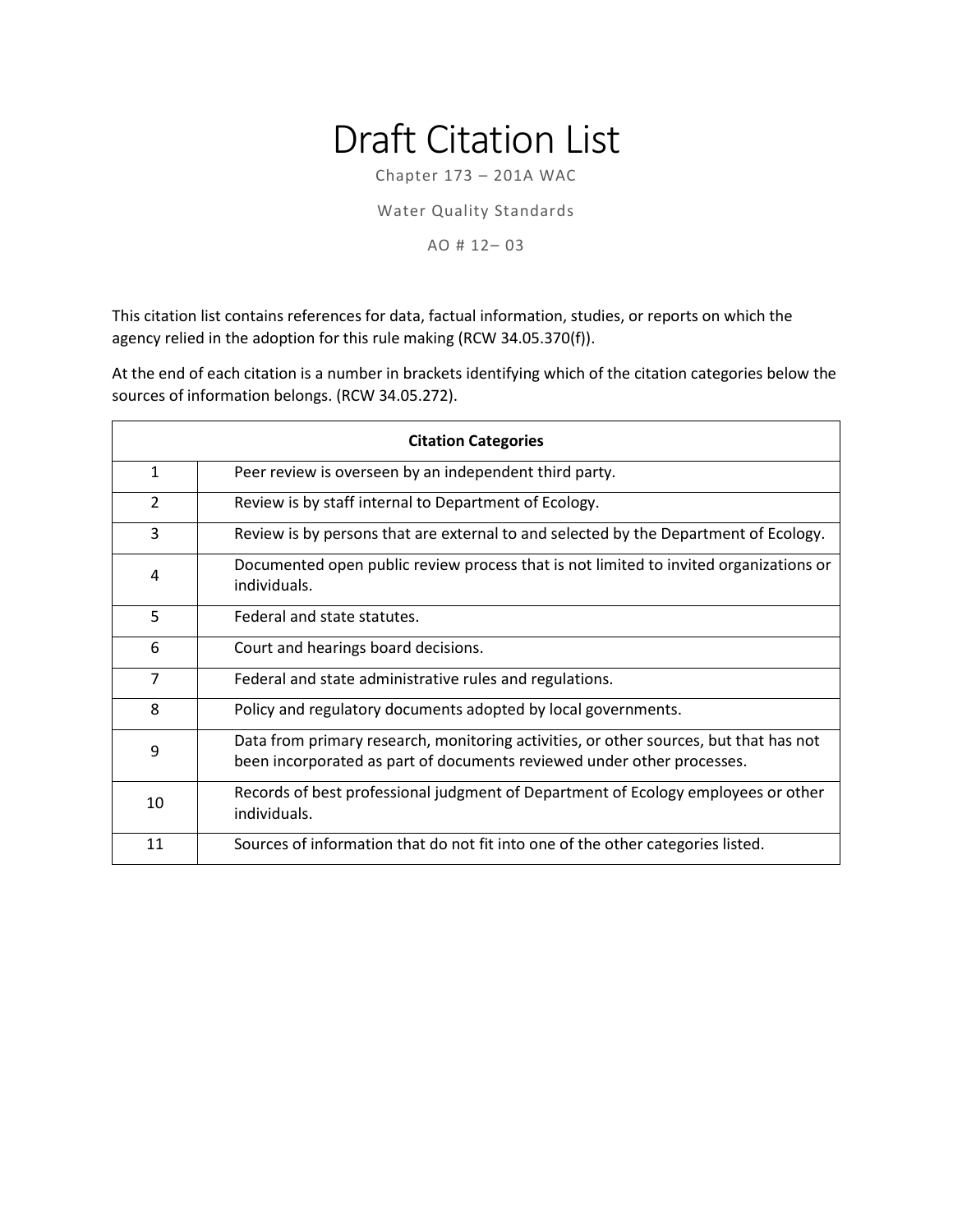Arnot, Jon A. and Frank A.P.C. Gobas, 2004. *A food web bioaccumulation model for organic chemicals in aquatic systems*. Environmental Toxicology and Chemistry. V. 23, No. 10, pp. 2343-2355. [1]

Arnot, Jon A. and Frank A.P.C. Gobas, 2006. *A Review of Bioconcentration Factor (BCF) and Bioaccumulation Factor (BAF) Assessments for Organic Chemicals in Aquatic Organisms*. Environ. Rev. Volume 14. 2006. [1]

ATDSR, 2001. Agency for Toxic Substances and Disease Registry. "*ToxFAQs for Polychlorinated Biphenyls (PCBs)".* February 2001 version. [11]

Barrows, M.E., S.R. Petrocelli, K.J. Macek, and J.J. Carroll 1978. *Bioconcentration and elimination of selected water pollutants by bluegill sunfish (Lepomis macrochirus).* In: Hague R., ed. *Proceedings of the 1978 Symposium on Dynamics, Exposure, and Hazard Assessment of Toxic Chemicals*. Ann Arbor, MI, Ann Arbor Science Publishers, pp 379-392. [1]

California Regional Water Quality Control Board, San Francisco Bay Region, 2013. *San Francisco Bay Basin (Region 2) Water Quality Control Plan (Basin Plan)*. June 29, 2013. 1515 Clay Street, Suite 1400 Oakland, CA 94612. [7]

CTD, 2013. Comparative Toxicogenomics Database. "Arsenic: Disease Categories". [http://ctdbase.org/detail.go?type=chem&acc=D001151&view=disease.](http://ctdbase.org/detail.go?type=chem&acc=D001151&view=disease) [11]

Ecology, 2002. *A Total Maximum Daily Load Evaluation for Arsenic in the Similkameen River*. Publication No. 02-03-044. [4]

Ecology, 2003. Washington Department of Ecology. *Washington State Mercury Chemical Action Plan.* Department of Ecology Publication No. 03-03-001 [11]

Ecology, 2011. *Water Quality Program Permit Writer's Manual*, Revised December 2011. Publication number 92-109. [2]

Ecology, 2012. Water Quality Program, "Current EPA Approved Water Quality Assessment", website, see[: http://www.ecy.wa.gov/programs/wq/303d/currentassessmt.html\)](http://www.ecy.wa.gov/programs/wq/303d/currentassessmt.html). (Note: This website was referenced April 2014 and may have changed since that date). [4]

Ecology, 2013. WA Dept. of Ecology Supplemental Material from Policy Forum #3 (Feb. 8, 2013) - Application of variances and compliance schedules to existing, new, and expanding dischargers/discharges:

*[http://www.ecy.wa.gov/programs/wq/swqs/SupMaterialVariancesComplianceSched.pdf](http://www.waterboards.ca.gov/sanfranciscobay/water_issues/programs/planningtmdls/basinplan/web/docs/bp_ch3+tables.pdf)*. [11]

Ecology, 2013. Washington Department of Ecology, Water Quality Program. Policy Forum held February 8, 2013. "Risk Levels Used in Human Health Criteria". Found at: [http://www.ecy.wa.gov/programs/wq/swqs/RiskLevelCarcinogens.pdf.](http://www.ecy.wa.gov/programs/wq/swqs/RiskLevelCarcinogens.pdf) [11]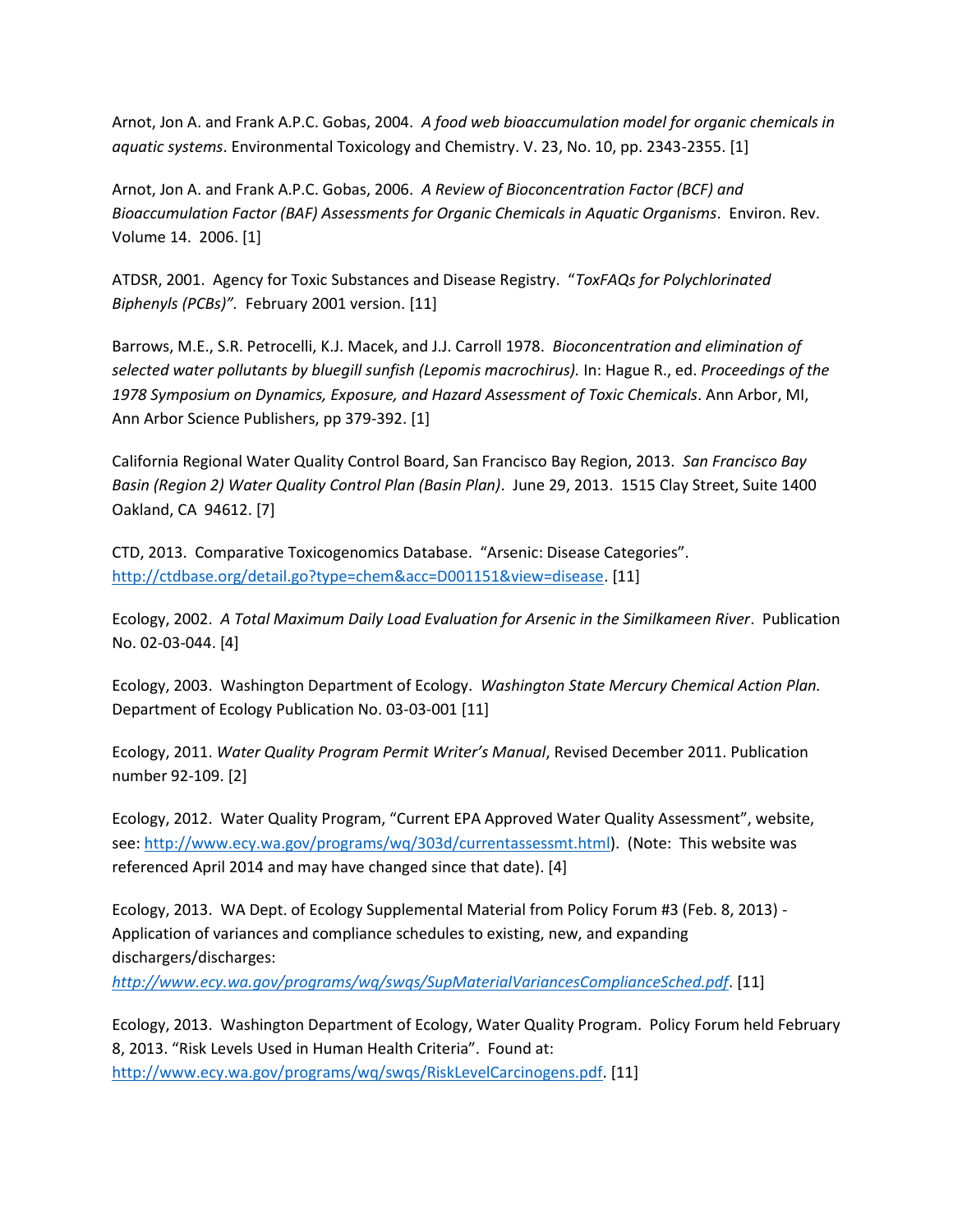Ecology, 2013. Washington Department of Ecology. *Fish Consumption Rates. Technical Support Document*. *A Review of Data and Information about Fish Consumption in Washington. Version 2.0 Final.*  January 2013. Publication No. 12-09-058. [4]

Ecology, 2014. State of Washington, Department of Ecology. Environmental Information Monitoring Database at http://www.ecy.wa.gov/eim/. (Note: This website was referenced in April 2014 and may have changed since that date). [2]

Ecology, 2015. *Water Quality Program Permit Writer's Manual*. Revised January 2015 Ecology publication no. 92-109. [2]

Ecology, 2016. *Preliminary Cost Benefit Analysis for Washington Water Quality Standards human health criteria and implementation tools*, January 2016. [4]

Ecology, 2016. *Washington Water Quality Standards: Human health criteria and implementation tools. Overview of key decisions in rule amendment*, January 2016. [2]

EPA, 1980. U.S. Environmental Protection Agency. *Appendix C* – *Guidelines and Methodology Used in the Preparation of Health Effect Assessment.* Chapters of the consent decree water criteria documents. FR Vol. 45, No. 231, November 28, 1980. [4]

EPA, 1989. U.S. Environmental Protection Agency. *National Primary and Secondary Drinking Water Regulations*. 40 CFR Parts 141, 142, and 143. FR Vol. 54, No. 97, Monday May 22, 1989. Page 22062. [7]

EPA, 1992. U.S. Environmental Protection Agency. *Toxics Criteria for Those States not Complying with Clean Water Act Section 303(c)(2)(B).* 40 CFR Part 131.36. FR Vol. 57, No. 246, Tuesday December 22, 1992. (Also known as the National Toxics Rule). [7]

EPA, 1992. U.S. Environmental Protection Agency. *Toxics Criteria for Those States Not Complying With Clean Water Act*, section 303(c)(2)(B). 40 CFR Part 131.36. Fed. Register, Vol. 57, No. 246, page 60848. (Also known as: the National Toxics Rule). [7]

EPA, 1995. Federal Register, Volume 60, Number 56, "Final Water Quality Guidance for the Great Lakes System", Appendix F, Procedure 5; Reasonable Potential to Exceed Water Quality Standards, Part D. Available online at: *[http://www.federalregister.gov/articles/1995/03/23/95-6671/final-water-quality](http://www.federalregister.gov/articles/1995/03/23/95-6671/final-water-quality-guidance-for-the-great-lakes-system)[guidance-for-the-great-lakes-system](http://www.federalregister.gov/articles/1995/03/23/95-6671/final-water-quality-guidance-for-the-great-lakes-system)*. [4]

EPA, 1995. U.S. Environmental Protection Agency. *A Guide to the Biosolids Risk Assessments for the EPA*, Part 503 Rule. EPA/832-B-93-005. Sept., 1995. [http://water.epa.gov/scitech/wastetech/biosolids/503rule\\_index.cfm.](http://water.epa.gov/scitech/wastetech/biosolids/503rule_index.cfm) [11]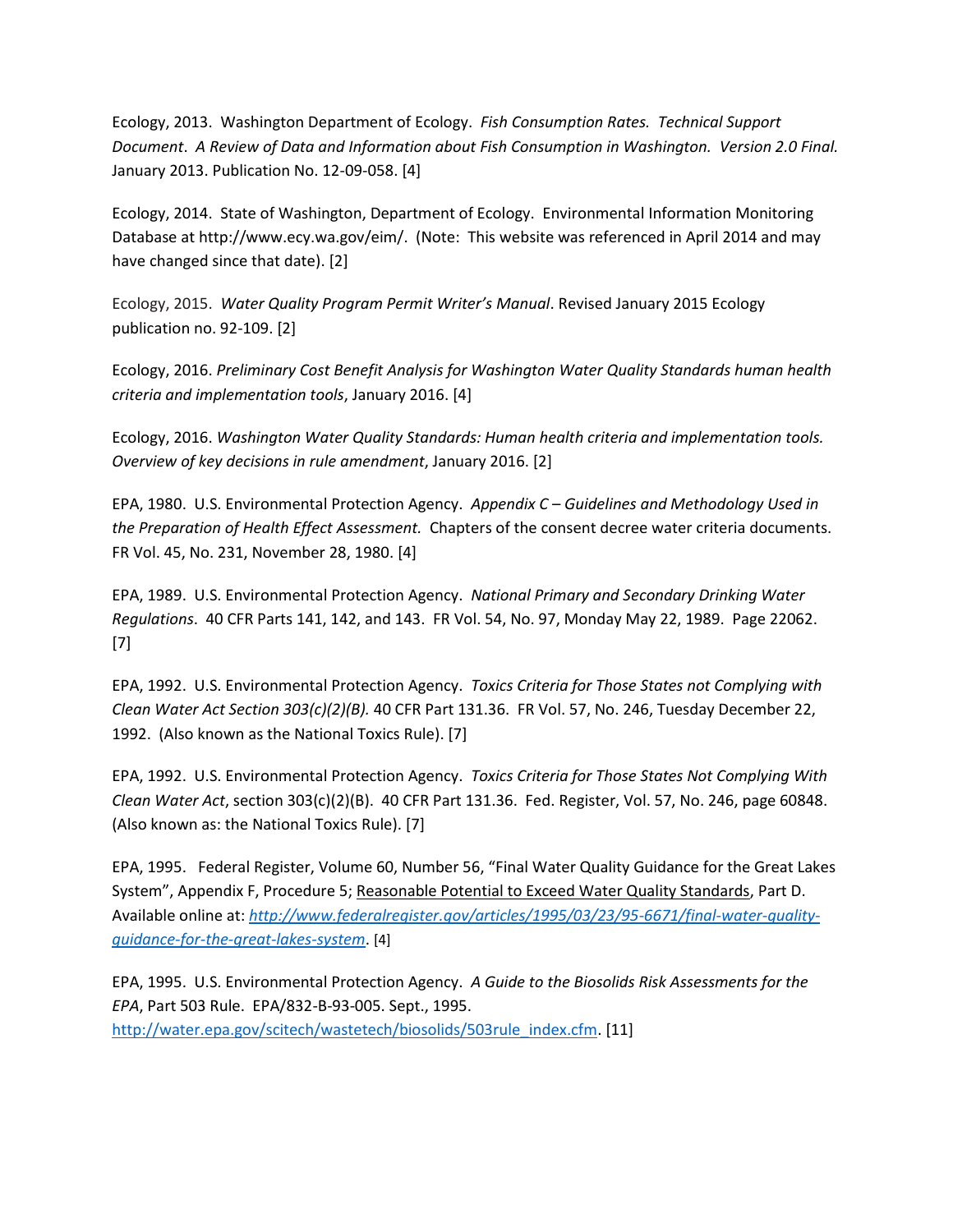EPA, 1999. U.S. Environmental Protection Agency. *Federal Register*: Volume 64, Number 216. *Water Quality Standards; Establishment of Numeric Criteria for Priority Toxic Pollutants; States' Compliance – Revision of PCBs Criteria*. Pages 61181-61196. [7]

EPA, 1999. U.S. Environmental Protection Agency. *Toxics Criteria for Those States Not Complying with Clean Water Act*. Section 303(c)(2)(B). FR Vol. 64, No. 216, Tuesday November 9, 1999. (The 1992 NTR, as amended in 1999 for PCBs.) [http://www.ecfr.gov/cgi-bin/text-idx?SID=76816a2f92256bf94.](http://www.ecfr.gov/cgi-bin/text-idx?SID=76816a2f92256bf94) [7]

EPA, 2000. U.S. Environmental Protection Agency. *Methodology for Deriving Ambient Water Quality Criteria for the Protection of Human Health*, (EPA-822-R-00-004), also known as the "EPA 2000 guidance." [4]

EPA, 2000. U.S. Environmental Protection Agency. *Methodology for Deriving Ambient Water Quality Criteria for the Protection of Human Health. Technical Support Document*. Volume 2: *Development of National Bioaccumulation Factors*. [4]

EPA, 2000. U.S. Environmental Protection Agency. *Technical Support Document*. Volume 2: *Development of National Bioaccumulation Factors*. [4]

EPA, 2000. U.S. Environmental Protection Agency. *Water Quality Standards; Establishment of Numeric Criteria for Priority Toxic Pollutants for the State of California; Rule. 40 CFR Part 131.38 FR* Vol. 65, Number 97, Thursday, May 18, 2000. [7]

EPA, 2001. U.S. Environmental Protection Agency. *Arsenic and Clarifications to Compliance and New Source Contaminants Monitoring Final*. FR Vol. 66, No. 4, 6976, January 22, 2001. [7]

EPA, 2002. U.S. Environmental Protection Agency. *Implementation Guidance for the Arsenic Rule: Drinking Water Regulations for Arsenic and Clarifications to Compliance and New Source Contaminants Monitoring*. EPA-816-K-02-018. [7]

EPA, 2002. U.S. Environmental Protection Agency. *National Recommended Water Quality Criteria: 2002*. Human Health Criteria Calculation Matrix. EPA-822-R-02-012. [11]

EPA, 2004. U.S. Environmental Protection Agency. *Report to Congress on the Impacts and Control of CSOs and SSOs.* [11]

EPA, 2007. U.S. Environmental Protection Agency. *Region 10 Framework for Selecting and Using Tribal Fish and Shellfish Consumption Rates for Risk-Based Decision Making at CERCLA and RCRA Cleanup Sites in Puget Sound and the Strait of Georgia*, Working Doc. [11]

EPA, 2011. U.S. Environmental Protection Agency. *EPA Exposure Factors Handbook*, 2011 edition (EPA 600/R-090/052F. [11]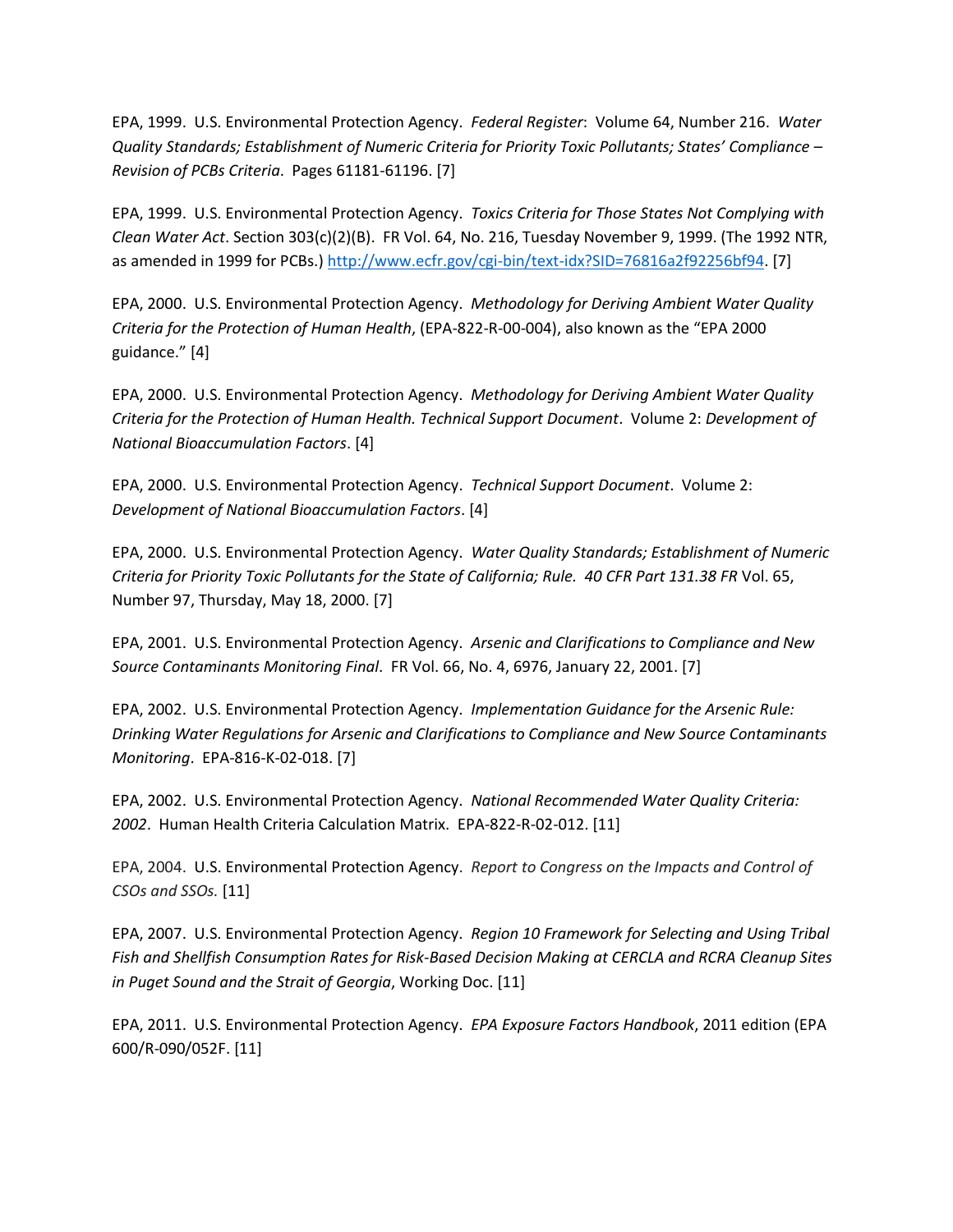EPA, 2012. EPA Water Quality Standards Academy - Basic Course Module 5: Compliance Schedules – Discharger Grace Periods: Webpage last updated Friday, November 23, 2012. *[http://water.epa.gov/learn/training/standardsacademy/mod5/page12.cfm](http://www.ecy.wa.gov/programs/wq/swqs/SupMaterialVariancesComplianceSched.pdf)*. [11]

EPA, 2012. U.S. Environmental Protection Agency. *Water Quality Standards Handbook,* second edition (EPA-823-B-12-002; March 2012). [11]

EPA, 2013. U.S. Environmental Protection Agency. *EPA Human Health Ambient Water Quality Criteria and Fish Consumption Rates: Frequently Asked Questions*. January 18, 2013. [11]

EPA, 2013. U.S. Environmental Protection Agency. Office of Water. EPA-820-F-13-012. *Dischargerspecific Variances on a Broader Scale: Developing Credible Rationales for Variances that Apply to Multiple Dischargers: Frequently Asked Questions*. Found online at*:* 

*[http://water.epa.gov/scitech/swguidance/standards/upload/Discharger-specific-Variances-on-a-](http://www.epa.gov/fedrgstr/EPA-WATER/2000/May/Day-18/w11106.pdf)[Broader-Scale-Developing-Credible-Rationales-for-Variances-that-Apply-to-Multiple-Dischargers-](http://www.epa.gov/fedrgstr/EPA-WATER/2000/May/Day-18/w11106.pdf)[Frequently-Asked-Questions.pdf](http://www.epa.gov/fedrgstr/EPA-WATER/2000/May/Day-18/w11106.pdf)*. [11]

EPA, 2014. U.S. Environmental Protection Agency. *Integrated Risk Information System (IRIS)*, at: [http://www.epa.gov/IRIS/.](http://www.epa.gov/IRIS/) (Note: This website was referenced April 2014 and may have changed since that date). [11]

EPA, 2014. U.S. Environmental Protection Agency. Integrated Risk Information System (IRIS), Detailed Report, Arsenic, Inorganic Assessment Milestones and Dates"*,* at: [http://cfpub.epa.gov/ncea/iristrac/index.cfm?fuseaction=viewChemical.showChemical&sw\\_id.](http://cfpub.epa.gov/ncea/iristrac/index.cfm?fuseaction=viewChemical.showChemical&sw_id) [11]

EPA, 2014. U.S. Environmental Protection Agency. *Integrated Risk Information System (IRIS)*, at: [http://www.epa.gov/IRIS/.](http://www.epa.gov/IRIS/) (Note: This website was referenced April 2014 and may have changed since that date). [11]

EPA, 2014. U.S. Environmental Protection Agency. Integrated Risk Information System (IRIS), Detailed Report, Arsenic, Inorganic Assessment Milestones and Dates"*,* at: [http://cfpub.epa.gov/ncea/iristrac/index.cfm?fuseaction=viewChemical.showChemical&sw\\_id.](http://cfpub.epa.gov/ncea/iristrac/index.cfm?fuseaction=viewChemical.showChemical&sw_id) [11]

EPA, 2014. U.S. Environmental Protection Agency. *National Recommended Human Health Criteria list*: <http://water.epa.gov/scitech/swguidance/standards/criteria/current/index.cfm>(Note: This website was referenced April 2014 and may have changed since that date). [4]

EPA, 2014. U.S. Environmental Protection Agency. *Supplemental Guidance for Superfund. Risk Assessment Guidance for Superfund*: *Human Health Evaluation Manual*. Memo from Dana Stalcup, USEPA, to Superfund National Policy Managers, Regions 1-10; OSWER Dire. [11]

EPA, 2014. U.S. Environmental Protection Agency. Water Quality Standards Handbook - Chapter 5: General Policies (40 CFR 131.12) - Section 5.3 Variances from Water Quality Standards. Found online at: *<http://water.epa.gov/scitech/swguidance/standards/handbook/chapter05.cfm#section3>*. [11]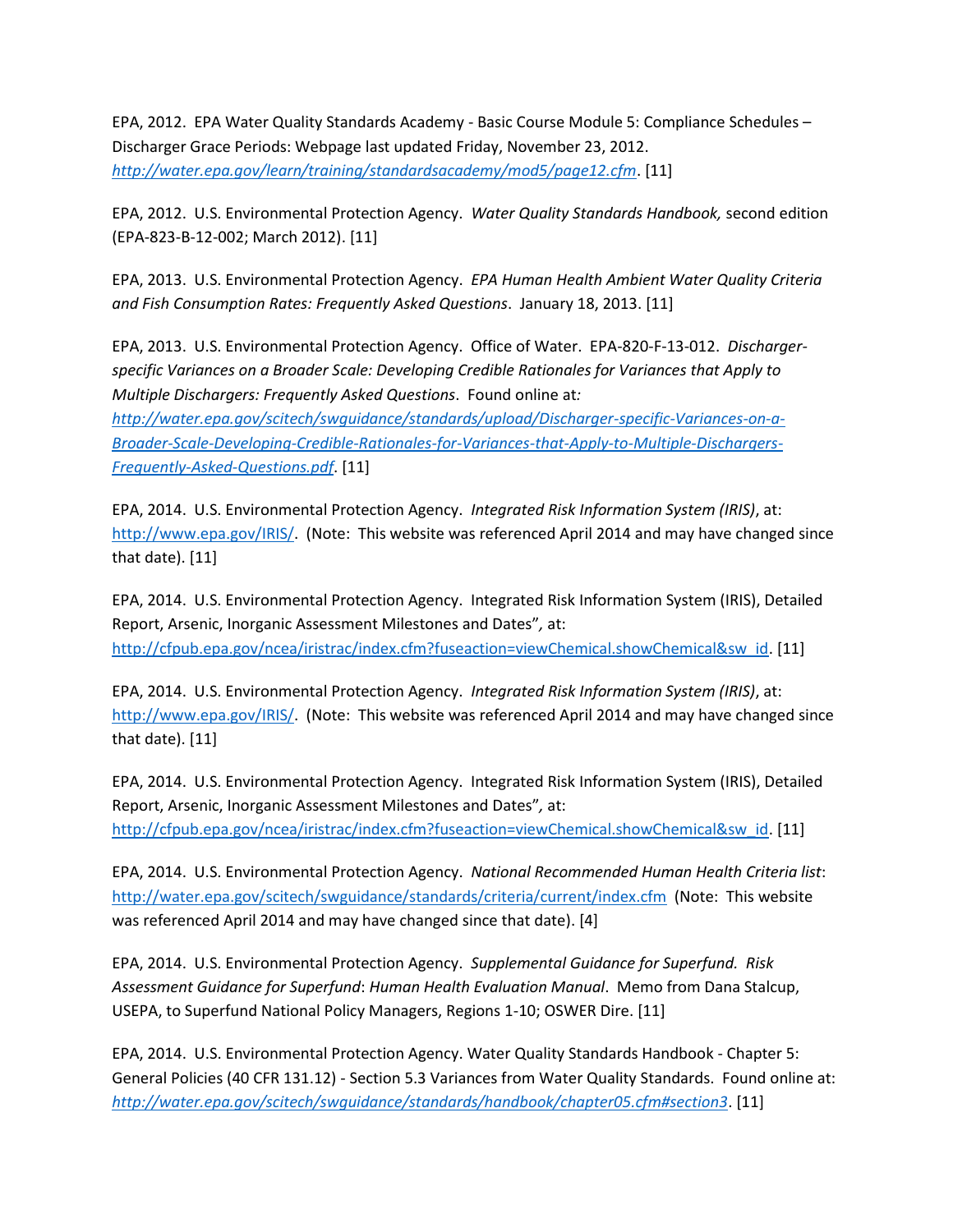EPA, 2015. U.S. Environmental Protection Agency. *Water Quality Standards Regulatory Revisions; Final Rule.* 80FR162, Friday, August 21. 2015, pages 51020 – 51050. [4]

*Federal Water Pollution Control Act* (33 U.S.C. 1251 et seq.) (AKA: *The Clean Water Act*). [5]

Gomez-Caminero, A., P.D. Howe, M. Hughes, E. Kenyon, D.R. Lewis, M. Moore, A. Aitio, G.C. Becking, J. Ng, 2001*. "Arsenic and arsenic compounds".* International Programme on Chemical Safety, World Health Organization Task Group on Environmental Health Criteria for Arsenic and Arsenic Compounds. [4]

Hanlon, 2007. U.S. EPA Office of Wastewater Management. May 27, 2007. Memorandum to Alexis Stauss, Director of Water Division EPA Region 9, on ''Compliance Schedules for Water Quality-Based Effluent Limitations on NPDES Permits.' Available at:

*[http://water.epa.gov/lawsregs/guidance/wetlands/upload/signed-hanlon-memo.pdf](http://water.epa.gov/scitech/wastetech/biosolids/503rule_index.cfm)*. [11]

IDEQ, 2009. Idaho Department of Environmental Quality. Justification for Granting of Variances from the Idaho Water Quality Standards to the Cities of Page, Mullan and Smelterville for the Discharge of Metals from their Wastewater Treatment Plant. [http://www.deq.idaho.gov/media/451049](http://water.epa.gov/scitech/wastetech/biosolids/) variances justification page mullen smelterville.pdf. [11]

Los Angeles Regional Water Quality Control Board, 1994. *"Water Quality Control Plan, Los Angeles Region: Basin Plan for the Coastal Watersheds of Los Angeles and Ventura Counties"*. 101 Centre Plaza Drive, Monterey Park, CA 91754. [7]

NAS, 1999. National Academy of Sciences, National Research Council. "Arsenic in Drinking Water", at [http://www.nationalacademies.org/cp/projectview.aspx?key=49483.](http://www.nationalacademies.org/cp/projectview.aspx?key=49483%20) [11]

NCRWQCB, 2011. North Coast Regional Water Quality Control Board. *"Water Quality Control Plan for the North Coast Region"*. May 2011. 5550 Skylane Blvd., Suite A, Santa Rosa, CA 95403. [7]

ODEQ, 2011. Oregon Department of Environmental Quality. "Human Health Criteria", Issue Paper, 2008-2011. Available online at:

[http://www.deq.state.or.us/wq/standards/docs/toxics/humanhealth/rulemaking/HumanHealthToxicCri](http://www.deq.state.or.us/wq/standards/docs/toxics/humanhealth/rulemaking/HumanHealthToxicCriteriaIssuePaper.pdf) [teriaIssuePaper.pdf.](http://www.deq.state.or.us/wq/standards/docs/toxics/humanhealth/rulemaking/HumanHealthToxicCriteriaIssuePaper.pdf) [11]

ODEQ, 2011. Oregon Department of Environmental Quality. Oregon Issue Paper: Implementing Water Quality Standards for Toxic Pollutants in NPDES Permits, Human Health Toxics Rulemaking (2008-2011). Available online at:

*<http://www.deq.state.or.us/wq/standards/docs/toxics/humanhealth/rulemaking/NPDESIssuePaper.pdf>*.  $[11]$ 

ODEQ, 2011. Oregon Department of Environmental Quality. Oregon Variance Compendium. Available online at: